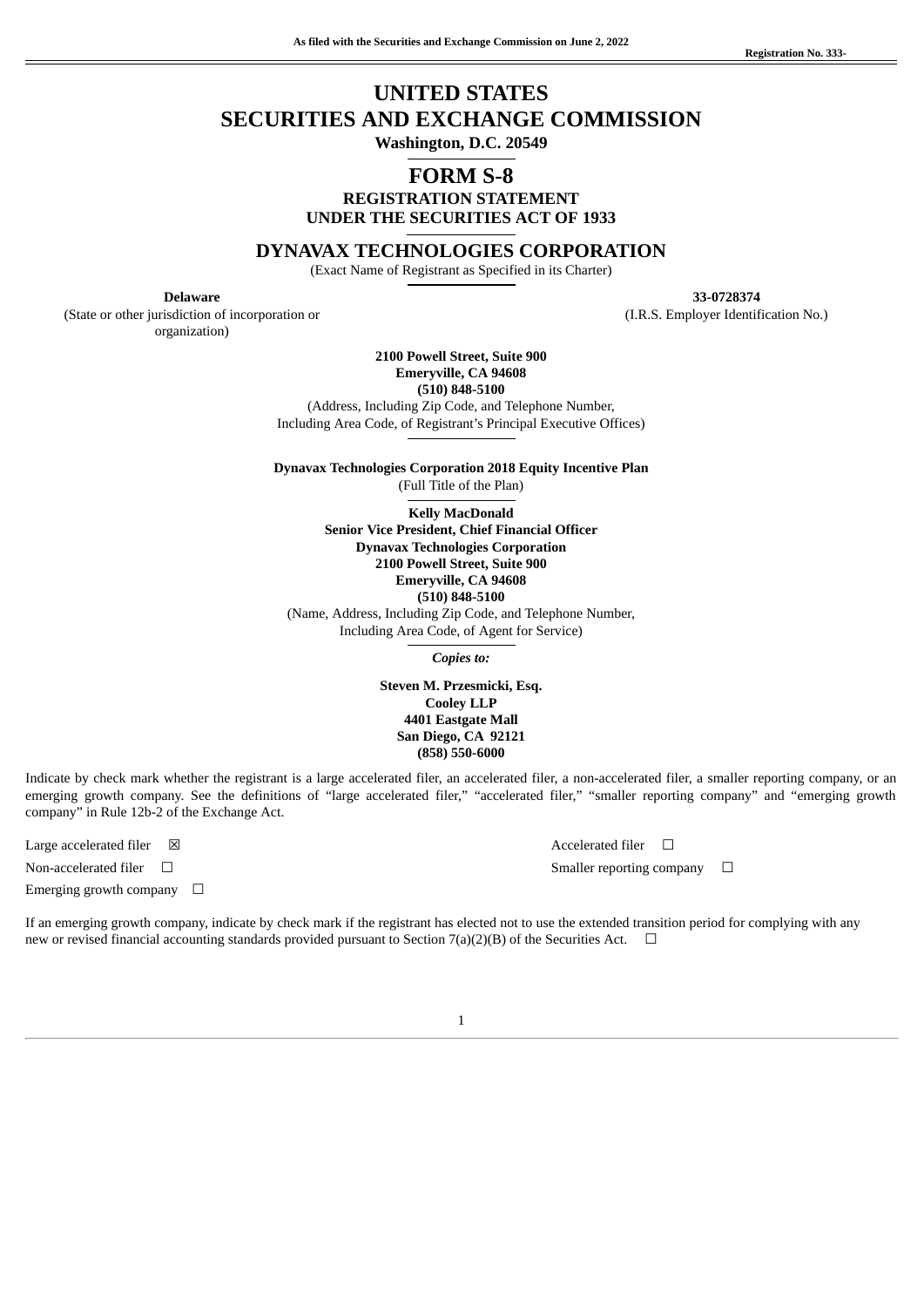#### **PART I**

#### **EXPLANATORY NOTE AND GENERAL INSTRUCTION E INFORMATION**

This Registration Statement on Form S-8 is being filed by Dynavax Technologies Corporation ("Dynavax" or the "Company") for the purpose of registering an additional 15,000,000 shares of the Company's common stock, par value \$0.001 per share (the "Common Stock"), issuable under the Company's 2018 Equity Incentive Plan (the "2018 EIP"). The shares of the Company's Common Stock previously reserved for issuance under the 2018 EIP were registered on the Registrant's Registration Statements on Form S-8 (File Nos. 333-225525, 333-233247, and 333-241674) filed with the Securities and Exchange Commission (the "Commission") on June 8, [2018,](http://www.sec.gov/Archives/edgar/data/1029142/000119312518188034/d602098ds8.htm) [August](http://www.sec.gov/Archives/edgar/data/1029142/000156459020037827/dvax-s8.htm) 13, 2019, and August 6, 2020 (the "Prior Forms S-8"). This Registration Statement relates to securities of the same class as those to which the Prior Forms S-8 relate and is submitted in accordance with General Instruction E of Form S-8. Pursuant to General Instruction E of Form S-8, the contents of Prior Forms S-8 are incorporated by reference herein.

#### **PART II**

#### **INFORMATION REQUIRED IN THE REGISTRATION STATEMENT**

#### **Item 3. Incorporation of Documents by Reference**

The following documents filed by the Registrant with the Commission are incorporated by reference into this Registration Statement:

- the Registrant's Annual Report on Form 10-K for the year ended December 31, 2021, filed with the Commission on [February](https://www.sec.gov/ix?doc=/Archives/edgar/data/1029142/000095017022002289/dvax-20211231.htm) 28, 2022;
- the Registrant's Quarterly Report on Form 10-Q for the quarterly period ended March 31, 2022, filed with the Commission on May 5, [2022](https://www.sec.gov/ix?doc=/Archives/edgar/data/1029142/000095017022007838/dvax-20220331.htm);
- the Registrant's Current Reports on Form 8-K, filed with the Commission on [March](https://www.sec.gov/ix?doc=/Archives/edgar/data/1029142/000095017022003936/dvax-20220315.htm) 16, 2022 and May 26, [2022;](https://www.sec.gov/ix?doc=/Archives/edgar/data/0001029142/000095017022010765/dvax-20220526.htm)
- the information specifically incorporated by reference into the Registrant's Annual Report on Form 10-K referred to above from the Registrant's definitive proxy statement relating to the Registrant's 2022 annual meeting of [stockholders,](http://www.sec.gov/Archives/edgar/data/1029142/000114036122014584/ny20002052x1_def14a.htm) filed with the Commission on April 14, 2022; and
- the description of the Registrant's common stock set forth in the Registrant's registration statement on Form 8-A, filed with the Commission on [February](http://www.sec.gov/Archives/edgar/data/1029142/000095014904000300/f96258e8va12g.htm) 6, 2004, including any amendments or reports filed for purpose of updating such description, including [Exhibit](http://www.sec.gov/Archives/edgar/data/1029142/000095017022002289/dvax-ex4_1.htm) 4.1 of the Registrant's Annual Report on Form 10-K for the year ended December 31, 2021, filed with the Commission on February 28, 2022.

All reports and other documents filed by the Registrant pursuant to Section 13(a), 13(c), 14 or 15(d) of the Securities Exchange Act of 1934, as amended (the "Exchange Act"), other than Current Reports furnished under Item 2.02 or Item 7.01 of Form 8-K and exhibits furnished on such form that relate to such items, after the date of this Registration Statement and prior to the filing of a post-effective amendment which indicates that all securities offered hereby have been sold or which deregisters all securities then remaining unsold, shall be deemed to be incorporated by reference herein and to be a part of this Registration Statement from the date of filing such reports and documents. Any statement contained in a document incorporated or deemed to be incorporated herein by reference shall be deemed to be modified or superseded for purposes of this Registration Statement to the extent that a statement herein or in any other subsequently filed document which also is or is deemed to be incorporated by reference herein modifies or supersedes that statement. Any such statement so modified or superseded shall not constitute a part of this Registration Statement, except as so modified or superseded.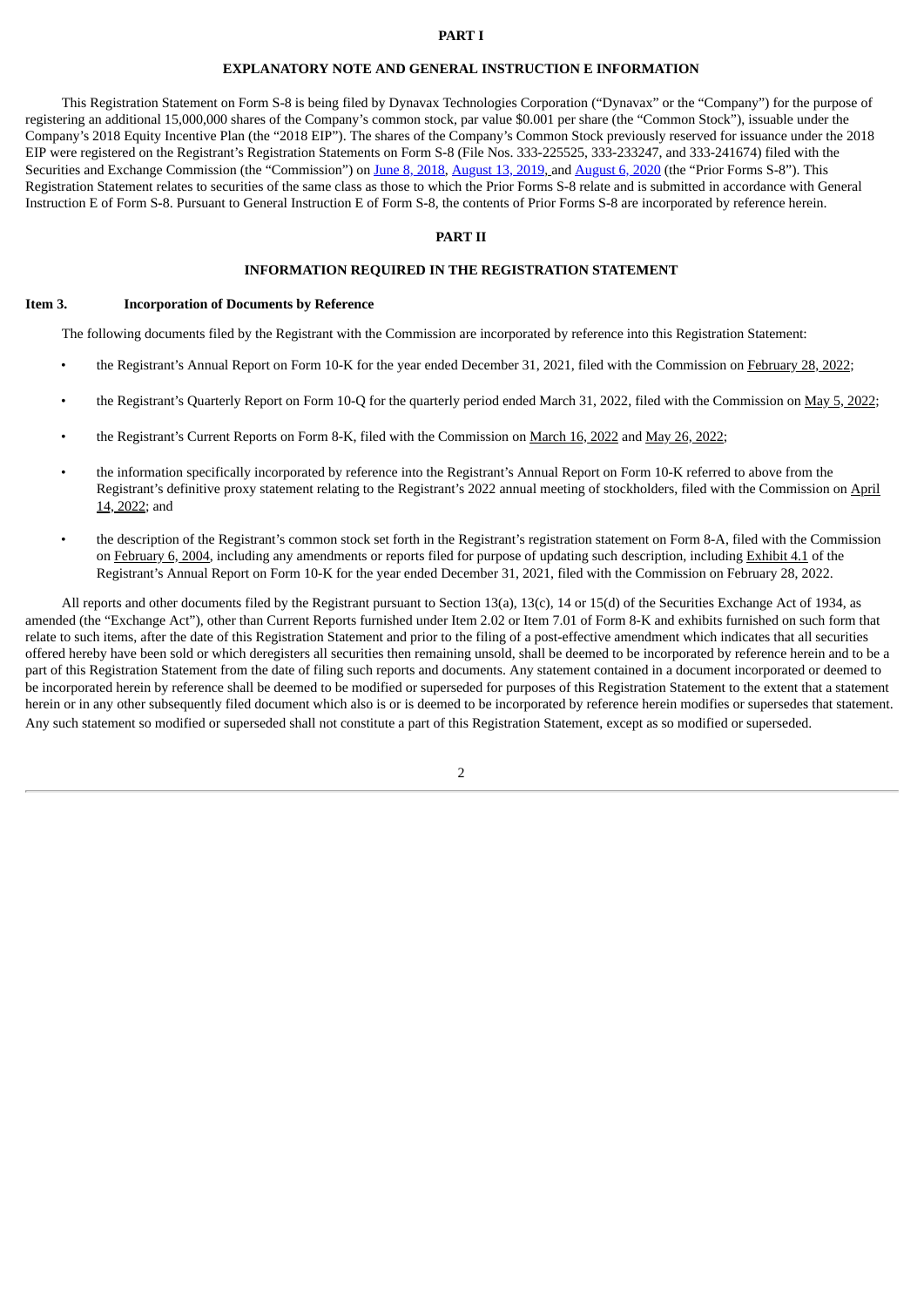**Incorporation by Reference**

| <b>Exhibit</b><br><b>Number</b> | <b>Description</b>                                                                 | <b>Exhibit</b><br><b>Number</b> | <b>Filing</b>       | <b>Filing Date</b> | File No.   |
|---------------------------------|------------------------------------------------------------------------------------|---------------------------------|---------------------|--------------------|------------|
| 4.1                             | Sixth Amended and Restated Certificate of Incorporation.                           | 3.1                             | $S-1/A$             | February 5, 2004   | 333-109965 |
| 4.2                             | Certificate of Amendment of Amended and Restated Certificate of Incorporation.     | 3.1                             | $8-K$               | January 4, 2010    | 001-34207  |
| 4.3                             | Certificate of Amendment of Amended and Restated Certificate of Incorporation.     | 3.1                             | $8-K$               | January 5, 2011    | 001-34207  |
| 4.4                             | Certificate of Amendment of Amended and Restated Certificate of Incorporation.     | 3.6                             | $8-K$               | May 30, 2013       | 001-34207  |
| 4.5                             | Certificate of Amendment of the Sixth Amended and Restated Certificate of          | 3.1                             | $8-K$               | November 10, 2014  | 001-34207  |
|                                 | Incorporation.                                                                     |                                 |                     |                    |            |
| 4.6                             | Certificate of Amendment of the Sixth Amended and Restated Certificate of          | 3.1                             | $8-K$               | June 2, 2017       | 001-34207  |
|                                 | Incorporation.                                                                     |                                 |                     |                    |            |
| 4.7                             | Certificate of Amendment of the Sixth Amended and Restated Certificate of          | 3.1                             | $8-K$               | July 31, 2017      | 001-34207  |
|                                 | Incorporation.                                                                     |                                 |                     |                    |            |
| 4.8                             | Certificate of Amendment of the Sixth Amended and Restated Certificate of          | 3.1                             | $8-K$               | May 29, 2020       | 001-34207  |
|                                 | Incorporation.                                                                     |                                 |                     |                    |            |
| 4.9                             | <b>Amended and Restated Bylaws.</b>                                                | 3.8                             | $10-Q$              | November 6, 2018   | 001-34207  |
| 4.10                            | Form of Specimen Common Stock Certificate.                                         | 4.2                             | $S-1/A$             | January 16, 2004   | 333-109965 |
| 4.11                            | Indenture between Company and U.S. Bank National Association as trustee, dated     | 4.1                             | $8-K$               | May 13, 2021       | 001-34207  |
|                                 | May 13, 2021.                                                                      |                                 |                     |                    |            |
| 4.12                            | Form of Global Note, representing Dynavax Technologies Corporation's 2.50%         | 4.1                             | $8-K$               | May 13, 2021       | 001-34207  |
|                                 | Convertible Senior Notes Due 2026 (included as Exhibit A to the Indenture filed    |                                 |                     |                    |            |
|                                 | as Exhibit 4.11).                                                                  |                                 |                     |                    |            |
| $5.1*$                          | <b>Opinion of Cooley LLP.</b>                                                      |                                 |                     |                    |            |
| $23.1*$                         | Consent of Independent Registered Public Accounting Firm.                          |                                 |                     |                    |            |
| $23.2*$                         | Consent of Cooley LLP (included in Exhibit 5.1).                                   |                                 |                     |                    |            |
| $24.1*$                         | Power of Attorney (included on the signature page to this Registration Statement). |                                 |                     |                    |            |
| 99.1                            | Dynavax Technologies Corporation 2018 Equity Incentive Plan.                       | Appendix A                      | DEF <sub>14</sub> A | April 14, 2022     | 001-34207  |
| $107*$                          | Filing Fee Table.                                                                  |                                 |                     |                    |            |

 $^\ast$  Filed here<br>with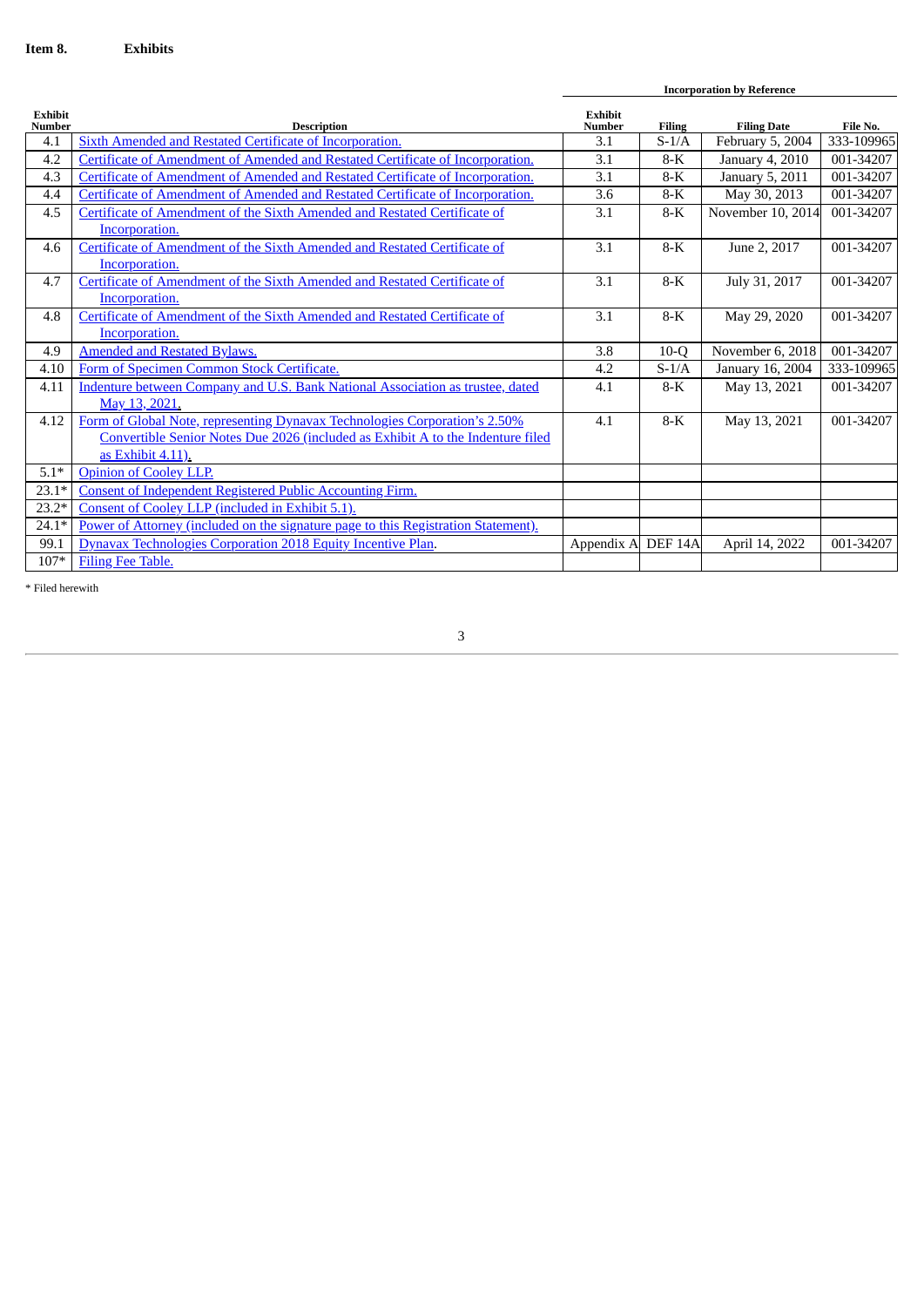### **SIGNATURES**

Pursuant to the requirements of the Securities Act of 1933, as amended, the Registrant certifies that it has reasonable grounds to believe that it meets all of the requirements for filing on Form S-8 and has duly caused this Registration Statement to be signed on its behalf by the undersigned, thereunto duly authorized, in the City of Emeryville, State of California, on this 2nd day of June 2022.

#### DYNAVAX TECHNOLOGIES CORPORATION

By: /s/ RYAN SPENCER

Ryan Spencer Chief Executive Officer *(Principal Executive Officer)*

### **POWER OF ATTORNEY**

<span id="page-3-0"></span>KNOW ALL PERSONS BY THESE PRESENT, that each person whose signature appears below does hereby constitute and appoint Ryan Spencer and Kelly MacDonald, and each of them, with full power of substitution and full power to act without the other, his or her true and lawful attorney-in-fact and agent to act for him or her and in their name, place and stead, in any and all capacities, to sign any and all amendments (including post-effective amendments) to this Registration Statement, and to file this Registration Statement, with all exhibits thereto, and other documents in connection therewith, with the Securities and Exchange Commission, granting unto said attorneys-in-fact and agents, and each of them, full power and authority to do and perform each and every act and thing requisite and necessary to be done in order to effectuate the same as fully, to all intents and purposes, as they or he might or could do in person, hereby ratifying and confirming all that said attorneys-in-fact and agents, or any of them, may lawfully do or cause to be done by virtue hereof.

Pursuant to the requirements of the Securities Act of 1933, as amended, this Registration Statement has been signed by the following persons in the capacities and on the dates indicated.

| <b>Signature</b>                      | <b>Title</b>                                             | <b>Date</b>  |  |  |
|---------------------------------------|----------------------------------------------------------|--------------|--|--|
| /s/ RYAN SPENCER<br>Ryan Spencer      | Chief Executive Officer<br>(Principal Executive Officer) | June 2, 2022 |  |  |
| /s/ KELLY MACDONALD                   | Chief Financial Officer                                  | June 2, 2022 |  |  |
| Kelly MacDonald                       | (Principal Financial Officer)                            |              |  |  |
| /s/ JUSTIN BURGESS<br>Justin Burgess  | Controller<br>(Principal Accounting Officer)             | June 2, 2022 |  |  |
| /s/ SCOTT MYERS<br><b>Scott Myers</b> | Chairman of the Board                                    | June 2, 2022 |  |  |
|                                       |                                                          |              |  |  |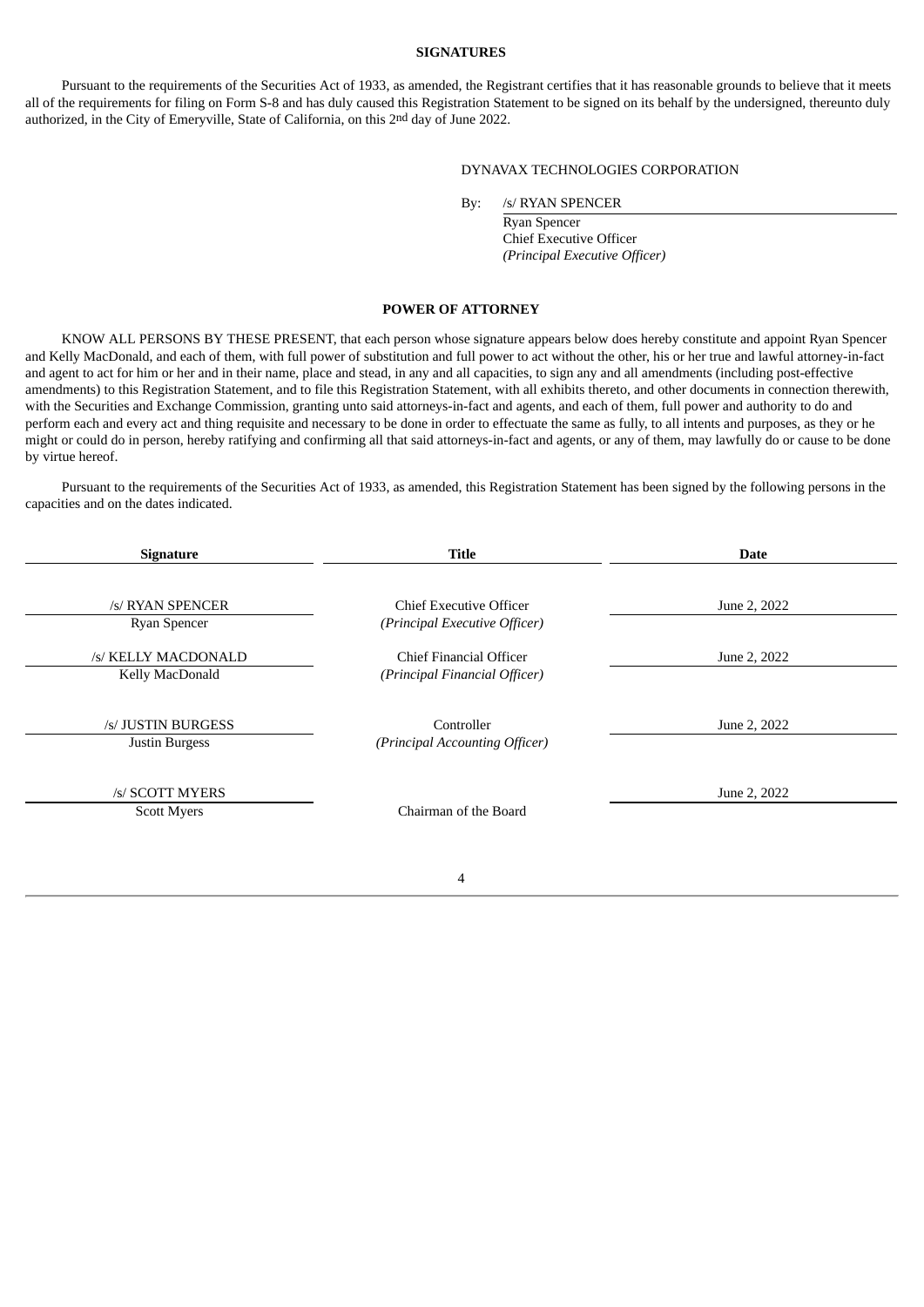| Signature                     | <b>Title</b> | <b>Date</b>  |
|-------------------------------|--------------|--------------|
| /s/ FRANCIS R. CANO           |              | June 2, 2022 |
| Francis R. Cano, Ph.D.        | Director     |              |
| /s/ JULIE EASTLAND            |              | June 2, 2022 |
| Julie Eastland                | Director     |              |
| /s/ ANDREW A.F. HACK          |              | June 2, 2022 |
| Andrew A.F. Hack, M.D., Ph.D. | Director     |              |
| /s/ DANIEL L. KISNER          |              | June 2, 2022 |
| Daniel L. Kisner, M.D.        | Director     |              |
| /s/ BRENT MACGREGOR           |              | June 2, 2022 |
| <b>Brent MacGregor</b>        | Director     |              |
| /s/ PETER R. PARADISO         |              | June 2, 2022 |
| Peter R. Paradiso, Ph.D.      | Director     |              |
| /s/ PEGGY V. PHILLIPS         |              | June 2, 2022 |
| Peggy V. Phillips             | Director     |              |
| /s/ NATALE S. RICCIARDI       |              | June 2, 2022 |
| Natale S. Ricciardi           | Director     |              |
| /s/ ELAINE D. SUN             |              | June 2, 2022 |
| Elaine D. Sun                 | Director     |              |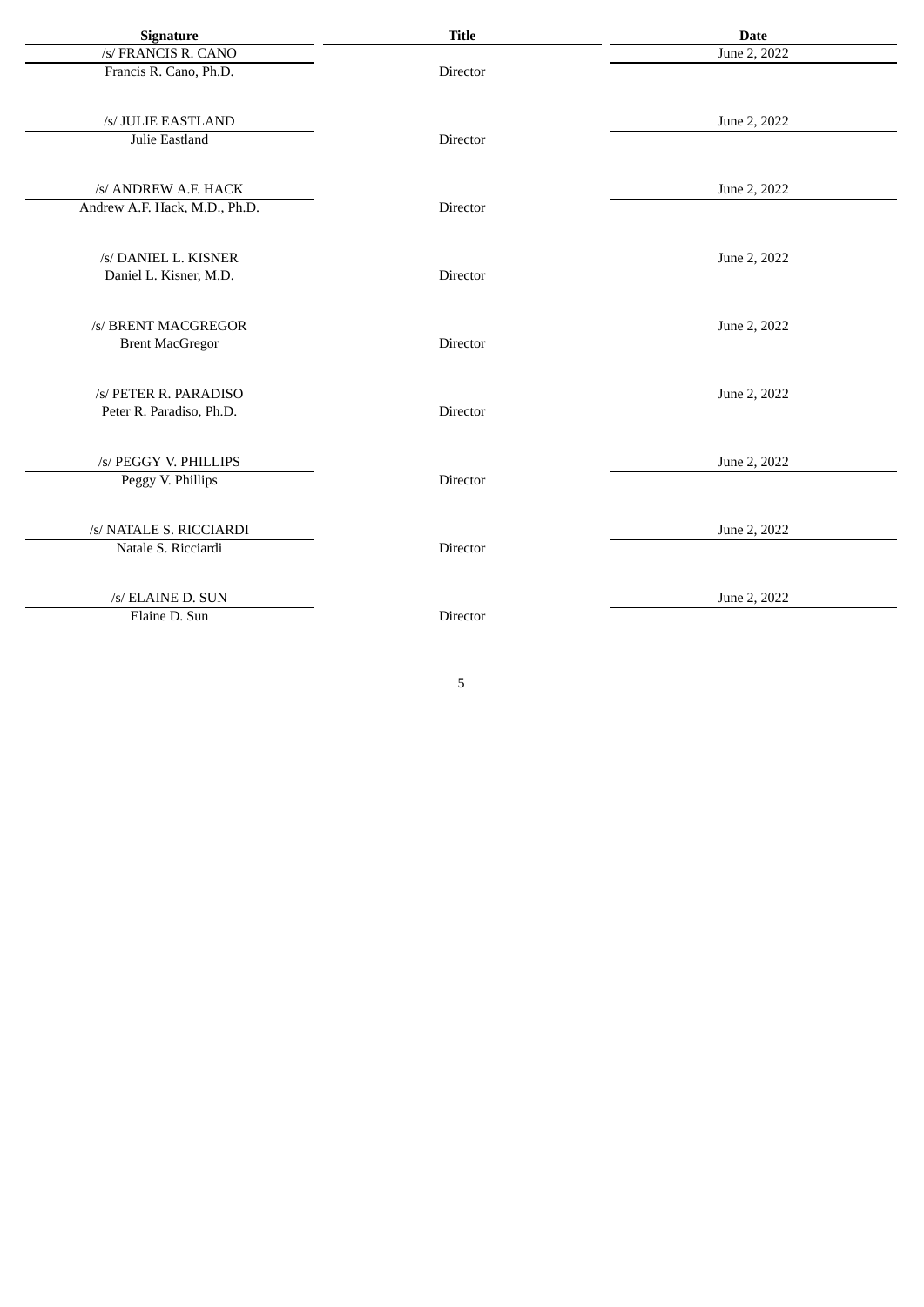<span id="page-5-0"></span>

Steven M. Przesmicki +1 858 550 6070 przes@cooley.com

June 2, 2022

Dynavax Technologies Corporation 2100 Powell Street, Suite 900 Emeryville, CA 94608

Ladies and Gentlemen:

We have acted as counsel to Dynavax Technologies Corporation, a Delaware corporation (the "**Company**") in connection with the filing of a Registration Statement on Form S-8 (the "*Registration Statement*") with the U.S. Securities and Exchange Commission covering the offering of up to 15,000,000 shares (the "*Shares*") of the Company's Common Stock, par value \$0.001 per share ("*Common Stock*"), issuable pursuant to the Company's 2018 Equity Incentive Plan (the "*2018 EIP*").

In connection with this opinion, we have examined and relied upon (a) the Registration Statement and related prospectus, (b) the 2018 EIP, (c) the Company's Amended and Restated Certificate of Incorporation and Amended and Restated Bylaws, each as currently in effect and (d) originals or copies certified to our satisfaction of such other records, documents, certificates, memoranda and other instruments as in our judgment are necessary or appropriate to enable us to render the opinion expressed below. We have assumed the genuineness and authenticity of all documents submitted to us as originals, the conformity to originals of all documents submitted to us as copies thereof, the accuracy, completeness and authenticity of certificates of public officials, and the due authorization, execution and delivery by all persons other than by the Company, of all documents where authorization, execution and delivery are prerequisites to the effectiveness thereof. As to certain factual matters, we have relied upon a certificate of an officer of the Company and have not independently verified such matters.

Our opinion is expressed only with respect to the General Corporation Law of the State of Delaware. We express no opinion to the extent that any other laws are applicable to the subject matter hereof and express no opinion and provide no assurance as to compliance with any federal or state securities law, rule or regulation.

On the basis of the foregoing, and in reliance thereon, we are of the opinion that the Shares, when sold and issued in accordance with the 2018 EIP, the Registration Statement and related prospectus, will be validly issued, fully paid, and nonassessable (except as to shares issued pursuant to deferred payment arrangements, which will be fully paid and nonassessable when such deferred payments are made in full).

We consent to the filing of this opinion as an exhibit to the Registration Statement.

Very truly yours,

**COOLEY LLP**

By: /s/ Steven M. Przesmicki Steven M. Przesmicki

Cooley LLP 4401 Eastgate Mall San Diego, CA 92121 t: (858) 550-6000 f: (858) 550-6420 cooley.com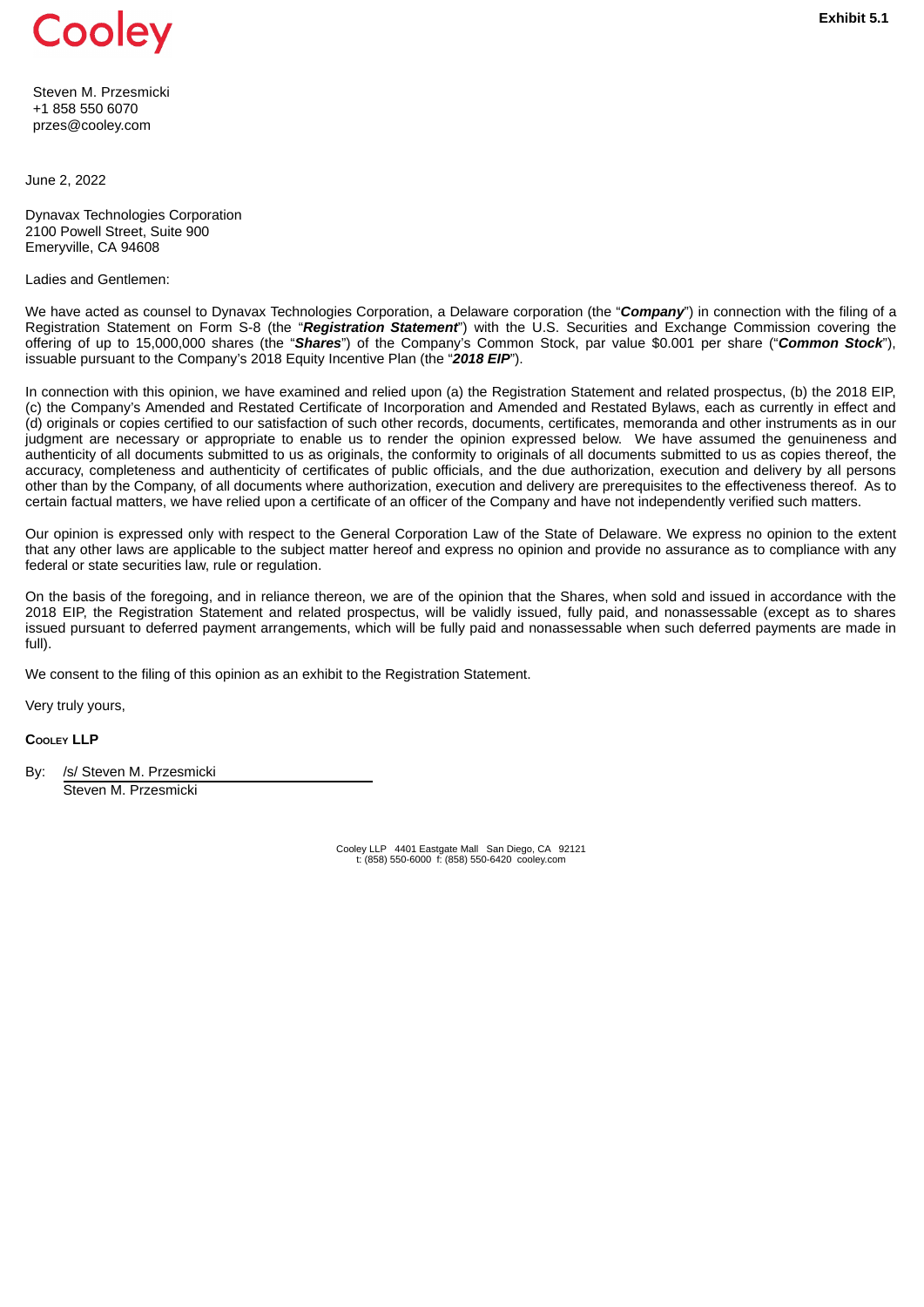### **CONSENT OF INDEPENDENT REGISTERED PUBLIC ACCOUNTING FIRM**

<span id="page-6-0"></span>We consent to the incorporation by reference in the Registration Statement (Form S-8) pertaining to the Dynavax Technologies Corporation 2018 Equity Incentive Plan of our reports dated February 28, 2022, with respect to the consolidated financial statements of Dynavax Technologies Corporation and the effectiveness of internal control over financial reporting of Dynavax Technologies Corporation, included in its Annual Report on Form 10-K for the year ended December 31, 2021, filed with the Securities and Exchange Commission.

/s/ Ernst & Young LLP

San Francisco, California June 2, 2022